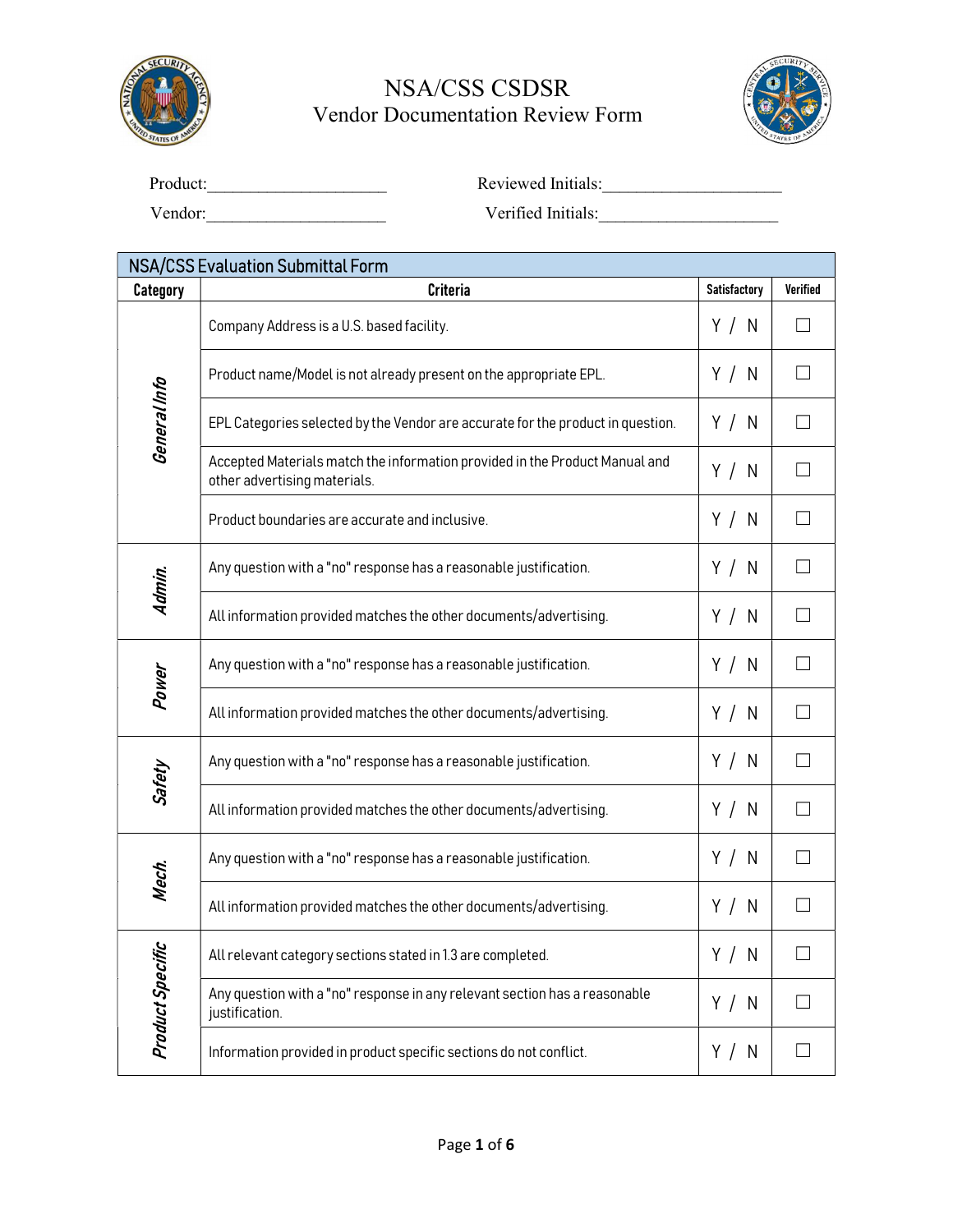



| Product: | Reviewed Initials: |
|----------|--------------------|
| Vendor:  | Verified Initials: |

 NSA/CSS Evaluation Submittal Form  $\textsf{Categorical} \quad | \quad \textsf{V}$ erified All information provided matches other documents/advertising. Y / N ☐ Reviewed/Verified initials:

| <b>Owner/User Manual</b> |                                                                                                                                                                    |                     |                 |
|--------------------------|--------------------------------------------------------------------------------------------------------------------------------------------------------------------|---------------------|-----------------|
| <b>Category</b>          | <b>Criteria</b>                                                                                                                                                    | <b>Satisfactory</b> | <b>Verified</b> |
|                          | All manuals for included equipment have been provided.                                                                                                             | Y / N               |                 |
|                          | Product name/Model is clearly illustrated on the cover.                                                                                                            | Y / N               |                 |
|                          | Accurate table of contents is provided for manuals with 10+ pages.                                                                                                 | Y / N               |                 |
|                          | Manual includes Set up/installation, Operation, Maintenance, Troubleshooting,<br>and Safety info in any reasonable, vendor determined format/layout.               | Y / N               |                 |
| Admin-Info               | If applicable, product manual includes warranty information.                                                                                                       | Y / N               |                 |
|                          | Product specifications are provided and are compliant with requirements.                                                                                           | Y / N               |                 |
|                          | Product manual is free of major errors and grammatical problems which may<br>confuse the owner/operator.                                                           | Y / N               |                 |
|                          | Product manual includes clear product diagrams/photos.                                                                                                             | Y / N               |                 |
|                          | Links to important digital information are accessible within classified space. All<br>digital content should be supplemental and not replace any required section. | Y / N               |                 |
|                          | No portion of manual conflicts with CSDSR-Vendor MOU and does not misuse<br>NSA or other Federal logos/iconography.                                                | Y / N               |                 |
|                          | Accurate set up/installation procedure is provided and covers all<br>options/features the machine may ship with.                                                   | Y / N               |                 |
| Set-up                   | Procedure, as written, will take less than 45 minutes.                                                                                                             | Y / N               |                 |
|                          | Manual states all components/tools included in the box.                                                                                                            | Y /<br>N            |                 |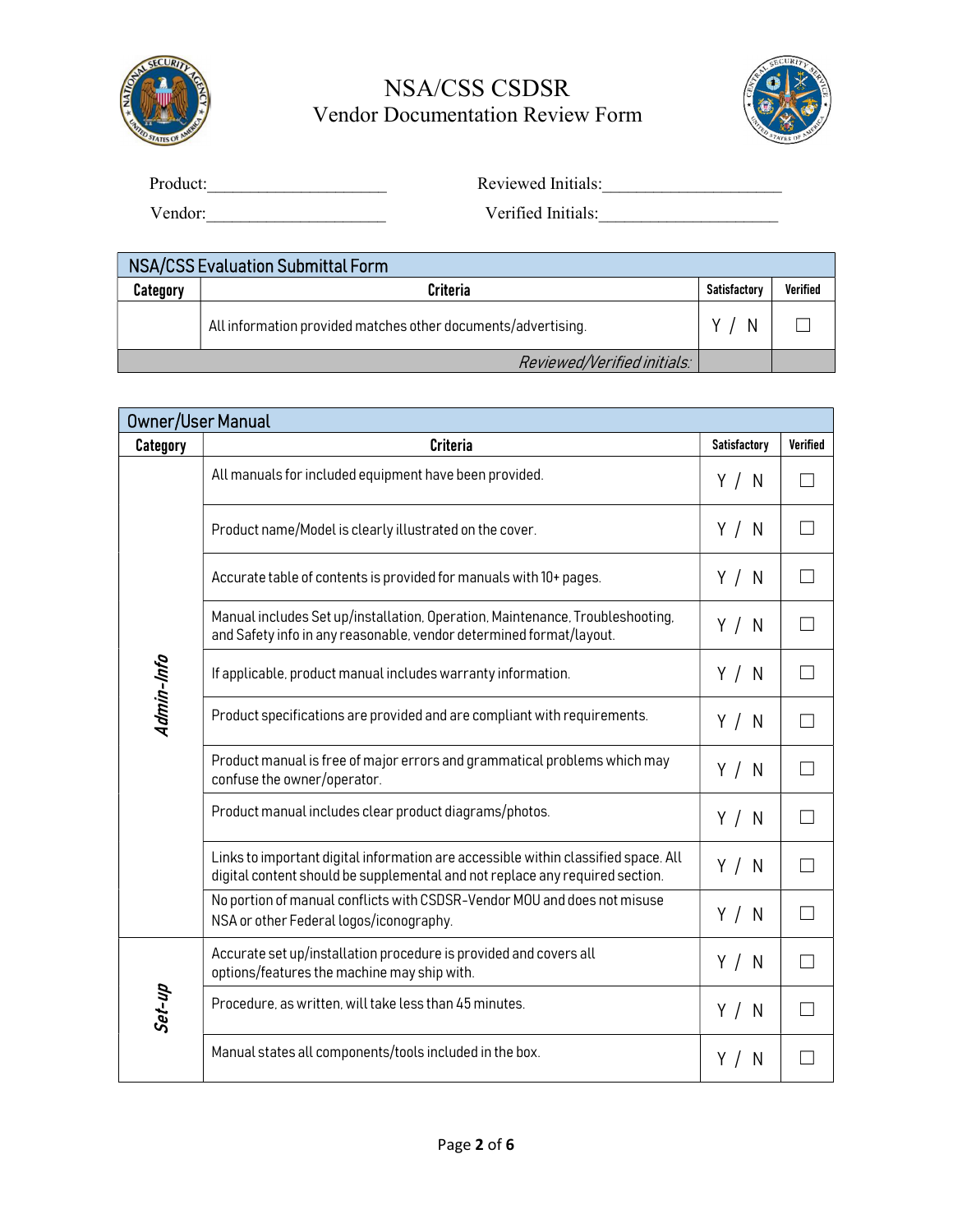



| Product: | Reviewed Initials: |
|----------|--------------------|
| Vendor:  | Verified Initials: |

| <b>Owner/User Manual</b> |                                                                                                           |              |          |
|--------------------------|-----------------------------------------------------------------------------------------------------------|--------------|----------|
| <b>Category</b>          | <b>Criteria</b>                                                                                           | Satisfactory | Verified |
|                          | Products over 50lbs include safe lifting/carrying warnings and instructions.                              | Y / N        |          |
| Set-up                   | If applicable, includes configuration settings. All combinations must meet<br>destruction requirements.   | Y / N        |          |
|                          | Complex procedures are accompanied by diagrams or photos.                                                 | Y / N        |          |
|                          | Manual discusses all buttons, switches, levers, and controls.                                             | Y / N        |          |
|                          | Manual includes visual diagrams/photos of user interface.                                                 | Y / N        | $\Box$   |
|                          | All warning lights/symbols are shown and described.                                                       | Y / N        | $\Box$   |
| Operation                | Unjamming procedure is accurately described.                                                              | Y / N        |          |
|                          | All functions/features are discussed.                                                                     | Y / N        |          |
|                          | Manual includes list of acceptable/unacceptable materials.                                                | Y / N        |          |
|                          | Manual describes emptying procedure.                                                                      | Y / N        |          |
|                          | Manual makes note of any special tools required for unjamming.                                            | Y / N        |          |
|                          | Manual describes basic procedures for replacing consumables.                                              | Y / N        |          |
| Maintenance              | If applicable, manual discusses consumables/spare parts and ordering.                                     | Y / N        |          |
|                          | If product requires periodic service, manual includes schedule. Ambiguous<br>terms are avoided.           | Y / N        | $\Box$   |
|                          | Service/Maintenance schedule must be reasonable and include<br>frequency/timelines for service intervals. | Y / N        |          |
|                          | If applicable, manual makes mention of a service manual.                                                  | Y / N        |          |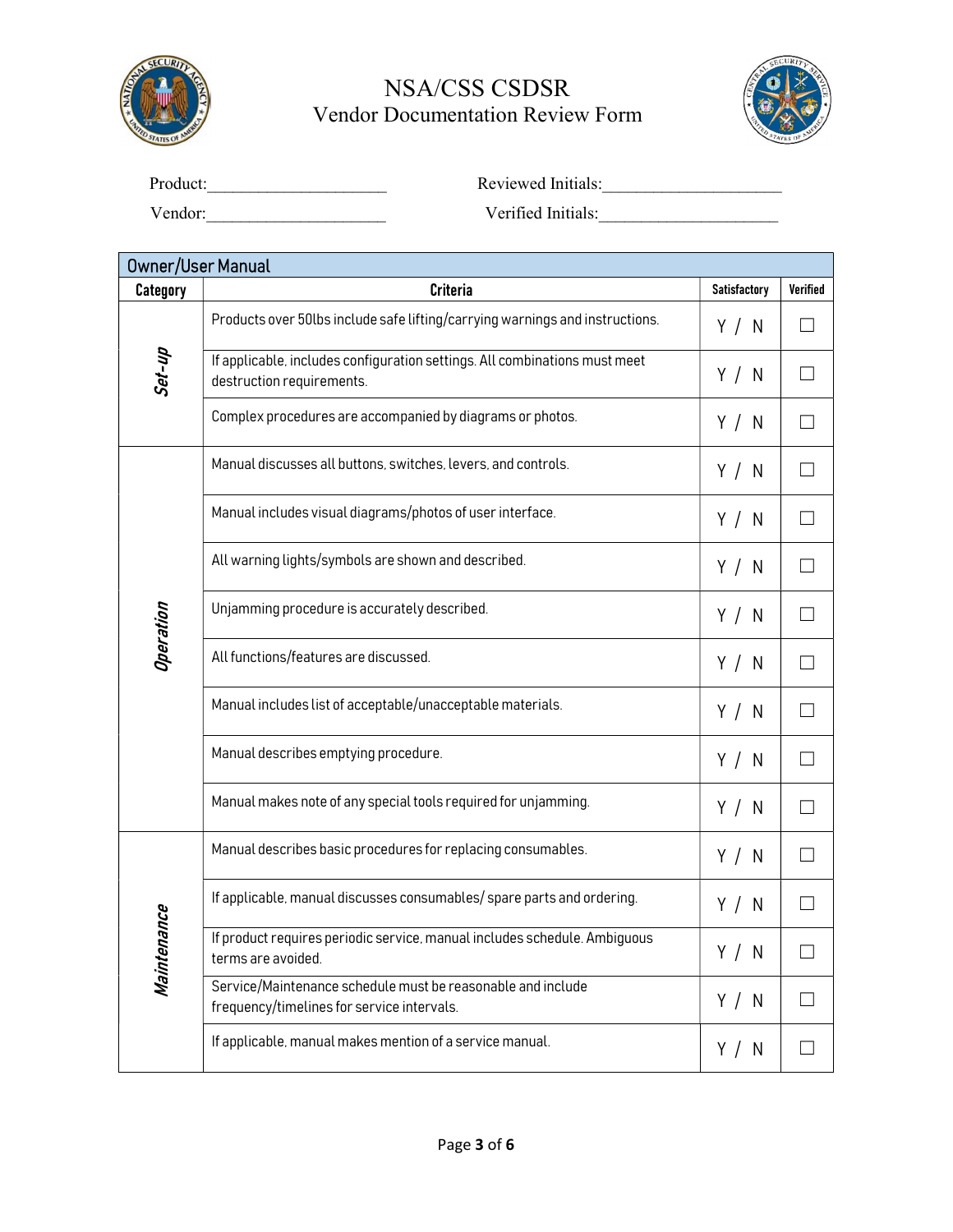



| Product: | Reviewed Initials: |
|----------|--------------------|
| Vendor:  | Verified Initials: |

| <b>Owner/User Manual</b> |                                                                                                                                                     |                     |                 |
|--------------------------|-----------------------------------------------------------------------------------------------------------------------------------------------------|---------------------|-----------------|
| <b>Category</b>          | <b>Criteria</b>                                                                                                                                     | <b>Satisfactory</b> | <b>Verified</b> |
|                          | Manual must describe any tools required for general maintenance/service.                                                                            | Y / N               |                 |
| Maintenance              | Manual includes torque, tension, and clearance specifications for critical<br>component reassembly unless covered within a supplied service manual. | Y / N               |                 |
|                          | If vendor/manufacturer servicing is required, service department contact<br>information is included.                                                | Y / N               |                 |
|                          | Manual describes the most common troubleshooting problems unless<br>procedures are listed directly on the product or within a service manual.       | Y / N               | $\Box$          |
|                          | Troubleshooting information includes: Description of problem, Common<br>symptoms/cause, and Expected solution.                                      | Y / N               |                 |
| Troubleshooting          | Troubleshooting procedures are safe to perform and require no specialized<br>training.                                                              | Y / N               | $\Box$          |
|                          | Manual states all tools required, if any, for troubleshooting.                                                                                      | Y / N               |                 |
|                          | If applicable, service/help phone numbers are provided.                                                                                             | Y / N               |                 |
|                          | If the machine has warning lights, these are resolved by provided<br>troubleshooting information.                                                   | Y / N               | П               |
|                          | Manual describes all safety features and controls present in the product.                                                                           | Y / N               |                 |
|                          | Manual includes relevant safety warnings for user operation such as improper<br>attire, electrical safety, dangerous operation, etc.                | Y / N               | $\Box$          |
| Safety                   | If the product has lifting points, manual should identify and provide max lift<br>capacity.                                                         | Y / N               | <b>Talent</b>   |
|                          | If the product needs to be secured to the ground, anchoring information is<br>provided and accurate.                                                | Y / N               |                 |
|                          | If applicable, manual states any procedures which should only be performed by<br>highly qualified personnel.                                        | Y / N               |                 |
|                          | Reviewed/Verified initials:                                                                                                                         |                     |                 |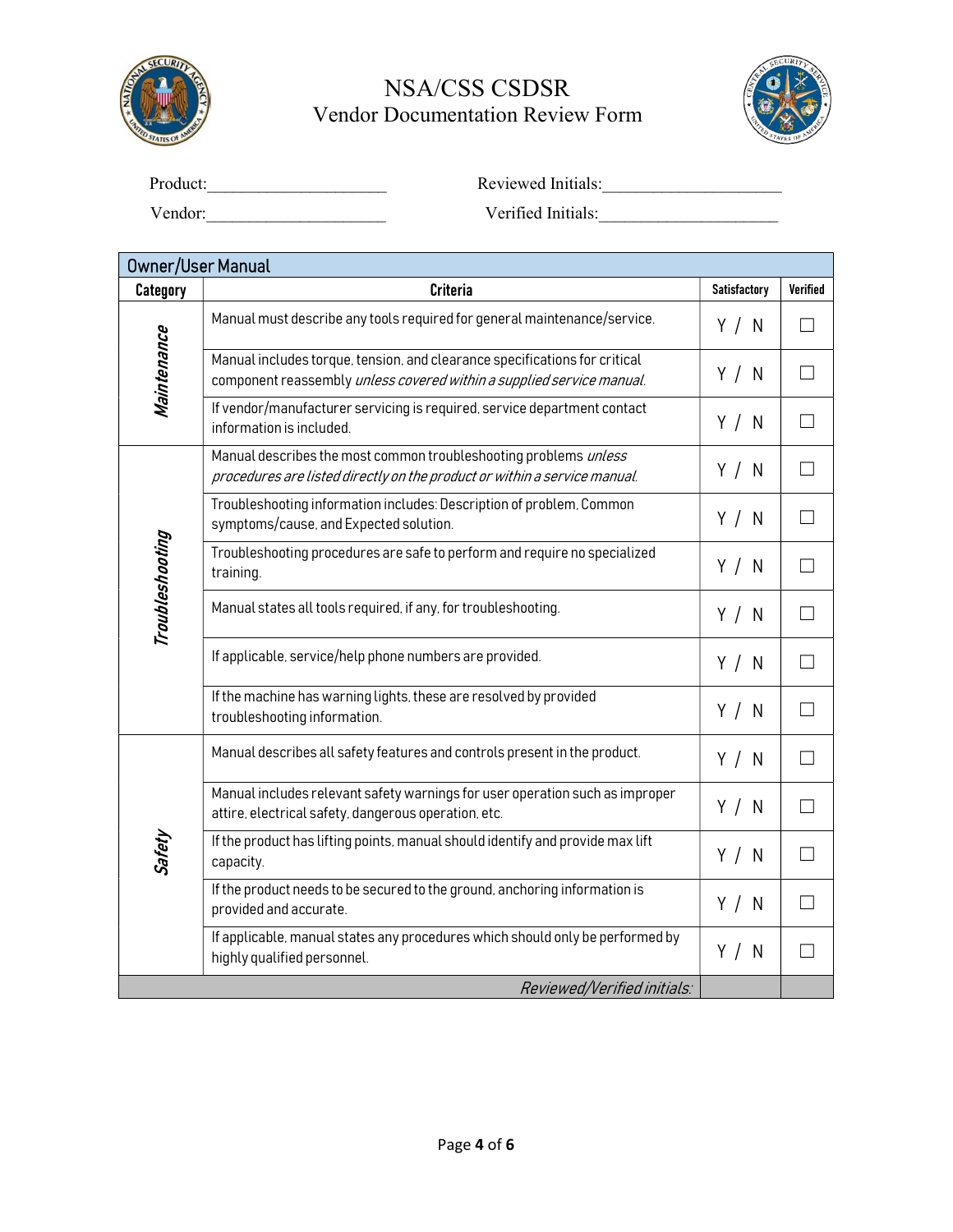



| Product: | Reviewed Initials: |
|----------|--------------------|
| Vendor:  | Verified Initials: |

| <b>Advertising Pamphlet/Product Webpage</b> |                                                                                                                               |                     |                 |
|---------------------------------------------|-------------------------------------------------------------------------------------------------------------------------------|---------------------|-----------------|
| <b>Category</b>                             | <b>Criteria</b>                                                                                                               | <b>Satisfactory</b> | <b>Verified</b> |
|                                             | Specifications listed on all advertising materials do not conflict with manual or<br>CSDSR requirements.                      | Y<br>N              |                 |
| Specs                                       | Features discussed on the website match features presented within the manual.                                                 | N                   |                 |
|                                             | Product advertising does not include unapproved attachments, unless<br>attachments explicitly state that they are unapproved. | Y<br>N              |                 |
|                                             | Product advertising does not include any NSA logos or other federal iconography.                                              | Y<br>N              |                 |
| legal                                       | Advertising information does not pre-emptively state product EPL approval or<br>NSA approved/compliant.                       | Υ<br>N              |                 |
|                                             | Product advertising does not imply any NSA endorsement.                                                                       | Y<br>N              |                 |
|                                             | Reviewed/Verified initials:                                                                                                   |                     |                 |

| <b>Service Manual (Supplementary)</b> |                                                                                                                                                                    |              |                 |
|---------------------------------------|--------------------------------------------------------------------------------------------------------------------------------------------------------------------|--------------|-----------------|
| Category                              | <b>Criteria</b>                                                                                                                                                    | Satisfactory | <b>Verified</b> |
|                                       | Product name/Model is clearly illustrated on the cover.                                                                                                            | Y/N          |                 |
|                                       | Accurate table of contents is provided for manuals with 10+ pages                                                                                                  | Y/N          |                 |
|                                       | Product specifications are provided and are compliant with requirements.                                                                                           | Y / N        |                 |
| Admin-info                            | Product manual is free of major errors and grammatical problems which may<br>confuse the owner/operator.                                                           | Y/N          |                 |
|                                       | Product manual includes clear product diagrams/photos.                                                                                                             | Y/N          |                 |
|                                       | Links to important digital information are accessible within classified space. All<br>digital content should be supplemental and not replace any required section. | Y/N          |                 |
|                                       | No portion of manual conflicts with CSDSR-Vendor MOU and has no misuse of<br>NSA or other Federal logos/iconography.                                               | Y /<br>N     |                 |
|                                       | Manual Provides detailed servicing instructions for all major components of the<br>product with detailed, labelled pictures/diagrams where appropriate.            | N            |                 |